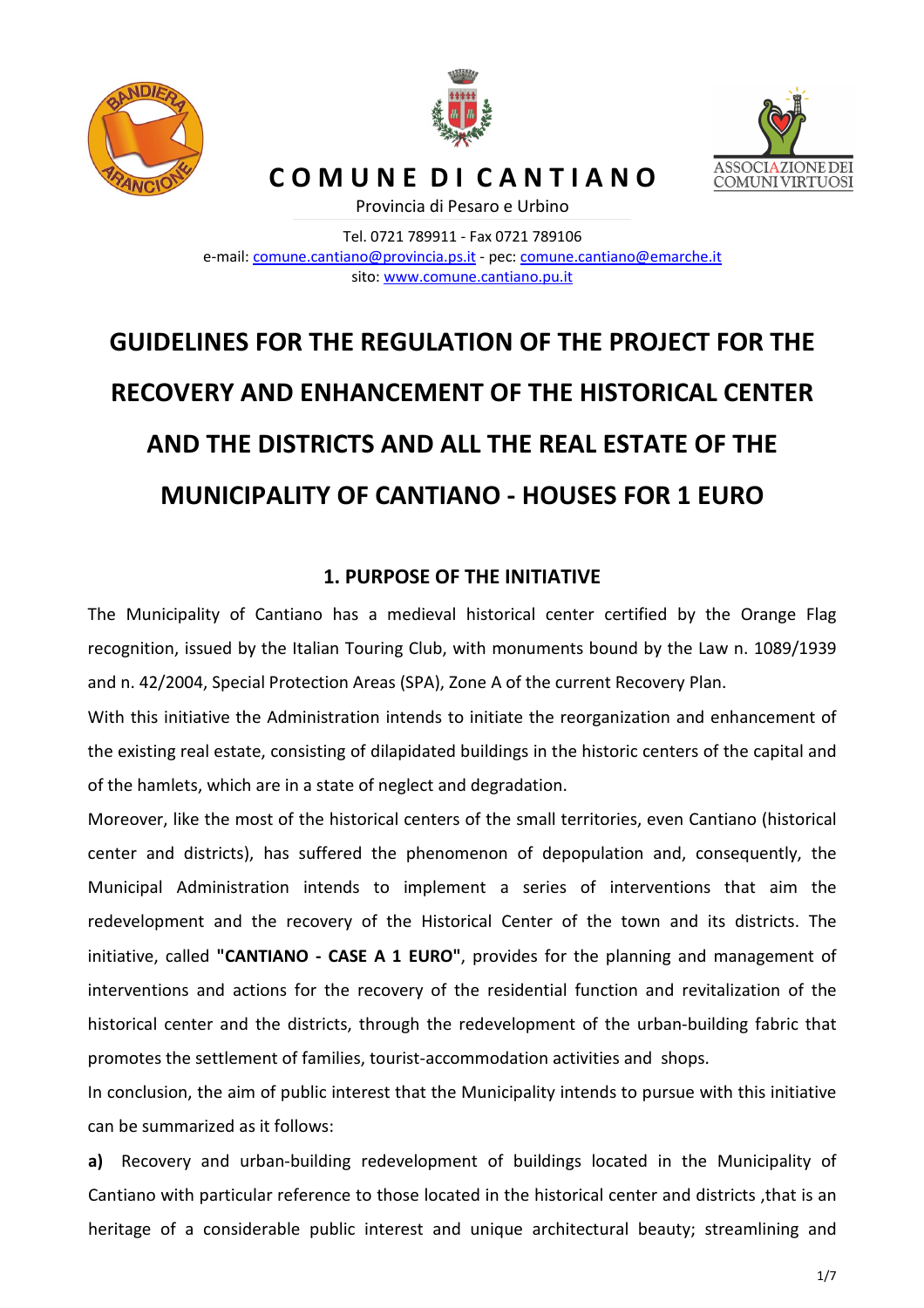speeding up the recovery, the consolidation and the rehabilitation procedures, including complementary public urban redevelopment work on structures, roads and areas; the elimination of the possible risks for public safety deriving from the danger of the collapse of some dilapidated dwellings, even by partial demolition, agreed with the organisations for the protection, of those properties not sold or of little interest, which prove that they are useful for the recovery of spaces to be allocated for a public green area well equipped;

**b)** Revitalization in particular of the historical part of the village, returning it to its historical function of propulsive center of life, culture and activity, promoting the settlement of new families, tourist-accommodation activities and of shops, economizing, through the involvement of private individuals, the costs of recovery, rehabilitation, restoration, urban redevelopment and securing of the buildings and at the same time reducing the overbuilding of the territory;

**c)** Contribute to the socio-economic growth of the village, through the recovery of a vitally important historical, architectural and urban structure and allow, subsequently, the State, the Regional and the Municipal Treasury to achieve appreciable revenues coming from the recovery housing and expansion of the tax base;

**d)** To contribute to the implementation of socio-cultural integration, to be achieved through the extension of the housing and tourist-accommodation offer, also to non-resident people. It is specified that, in the context of the activities connected to the realization of the project, the Municipality plays the role of main carrier of the public interests described above. Appropriate forms of transparency and publicity will be used in the procedures for the assignment of the properties, also in relation to the aim of evaluating competitors' proposals to purchase the properties according to the specific provisions of this announcement.

## **2. OBJECT OF THE INITIATIVE**

The object of this initiative is that are all properties located in the Municipality of Cantiano with particular reference to those located in the historical center and its districts, which have the following characteristics:

- Buildings of private property, not inhabited or habitable, in obvious conditions of structural, static, hygienic-sanitary degradation belonging to subjects who, lacking economic resources and/or not interested in investing in this resource, show the will to adhere to the initiative of the Municipality and discarding it, even at a symbolic price, because of the tax burden on these properties today;

- Buildings of private property, not inhabited but habitable, which, although not in obvious conditions of structural, static, hygienic-sanitary degradation, belong to subjects who, lacking economic resources and/ or not interested in investing in this resource, manifest the willingness to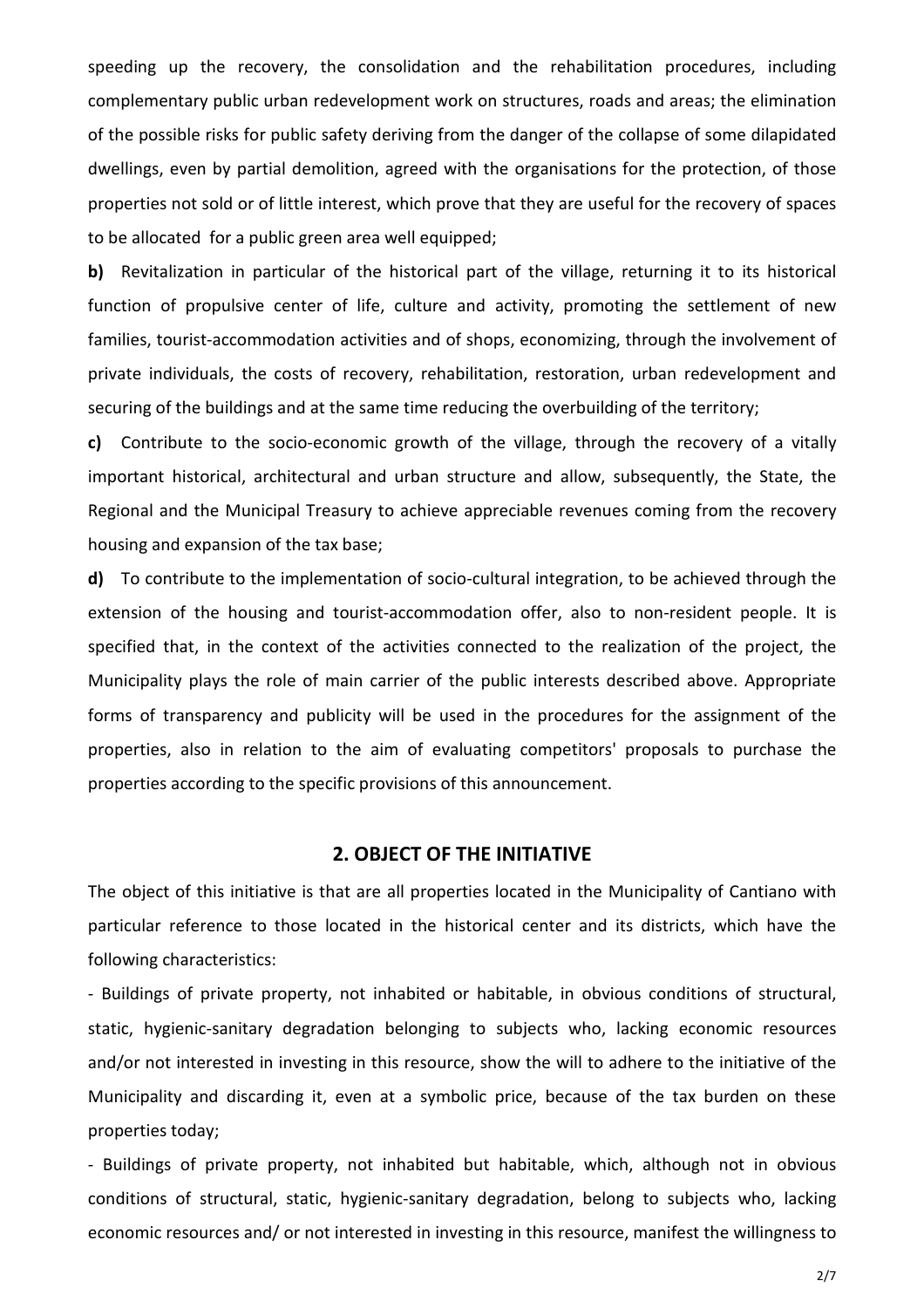adhere to the Municipality's initiative and discard it, even at a symbolic price, because of the tax burden on these properties today;

- Buildings of public ownership, not inhabited or habitable, in obvious conditions of structural, static, hygienic-sanitary degradation, of which the organization intends to discard it, even at a symbolic price, pursuing the aims and the purposes of point n. 1) of these Guidelines.

## **3. OWNERS OF THE PROPERTY AND HIS OBLIGATIONS**

The owners of buildings have got a fundamental role and a decisive importance in the realization of the project as they are those who, having ownership of the property, decide and agree to sell them even at a symbolic price, in order to contribute to the pursuit of the aims of public interest listed in these Guidelines. In particular, those who, with the presentation of the interest (**ATTACHMENT A**), start the procedure to make their property available to the Municipality, expressing the will to sell it voluntarily, even at a symbolic price, by adhering to and supporting the Municipality's initiative.

In particular, the property owner must present a formal declaration with which:

**A)** Shows its willingness to adhere to the public initiative approved by the Municipality with the resolution of the City Council n° 9 of 29/03/2019 and with the aim of the recovery and urbanbuilding redevelopment as well as the housing revitalization of the historical center and the sorrounding areas;

**B)** Declares to be the owner / co-owner of the property located in the Municipality of Cantiano, which he will have to identify it in land registry;

**C)** Manifest the willingness to sell the property as the intention to adhere to and support the public initiative of the Municipality of real estate recovery, object of these Guidelines ,and asks, at the same time, in relation to this his act of generosity, to be relieved by the future purchaser of the expenses incurred in the period of availability of the asset to the Municipality (taxes and fees, local and state) as well as expenses, none excluded, however connected to the regular passage of ownership of the property (notaries, tax, transfer, succession, also late, possible building amnesties);

**D)** Confirms the willingness to sell even at a symbolic price for a period of no. 3 years that are considered necessary for the Municipality to eventually define and improve the implementation path of the interventions.

**E)** Acknowledgment of being aware of the purposes pursued by the Municipality of Cantiano regarding the Guidelines approved by the City Council Resolution No. 9 of 29/03/2019 and to approve the elements of attribution of scores to identify the assignee, if more than one person is involved in the purchase of the property, as specified in the following point n. 4.6);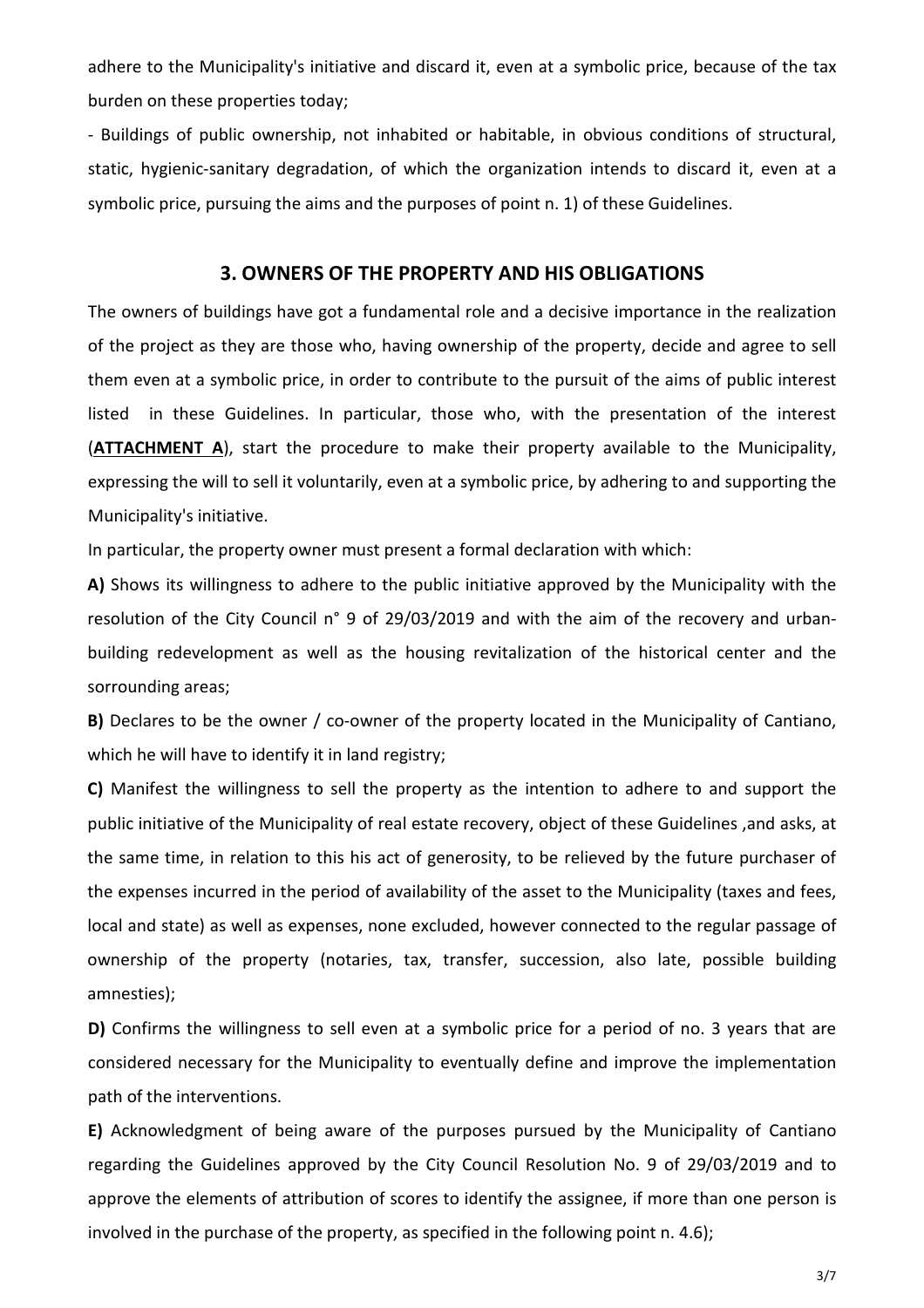**F)** We declare that the Municipality of Cantiano, as part of the initiative, plays the role of main bearer of public interests and guarantor of compliance according the clauses listed by the Guidelines to protect the parties involved.

# **4. THE VILLAGE OF CANTIANO AND ITS OBLIGATIONS**

As part of the activities related to the implementation of the project, the Municipality plays the role of main carrier of the public interests first described in point n. 1) of these Guidelines.

In this quality, the village assumes the following commitments:

**1.** Publishes specific notice on its website, on social networks, in public and commercial premises and establishments and realizes any other possible form of advertising for the purpose of raising awareness among private owners interested in participating in the initiative, attaching to the notice the present Lines Guide and forms to be filled out for participation purposes.

**2.** Provides advice, clarifications, information and collaboration to interested parties regarding the participation in this initiative of private individuals.

**3.** It collects the expressions of interest presented by private individuals, prepares documents concerning the buildings , accompanied by all the useful information and photographs.

**4.** Creates, in a special dedicated section of the institutional site or within a separate site, the "Showcase of the houses for 1 euro" in which the documents of the building ,object of the initiative, will be inserted, including all information and useful contact for the interested buyers.

**5.** It prepares and approves the acts of assignment of the properties available on the basis of the requests received from the buyers, following the publication of a Notice in the online Praetorian Register and approves the eventual rankings for the assignment of the buildings, in the particular case when more than one buyer is interested in the same propriety. The first ranking of assignment will be made after the 30th day from the publication on the online site of the notice of availability of the property to be sold. In case of lack of offers, every two months will be repeated.

**6.** Draws up the ranking based on the following elements and evaluation criteria:

TOTAL MAXIMUM SCORE (technical score + economical score): 30 points

TECHNICAL: maximum score of 15 points

ECONOMICAL: maximum score of 15 points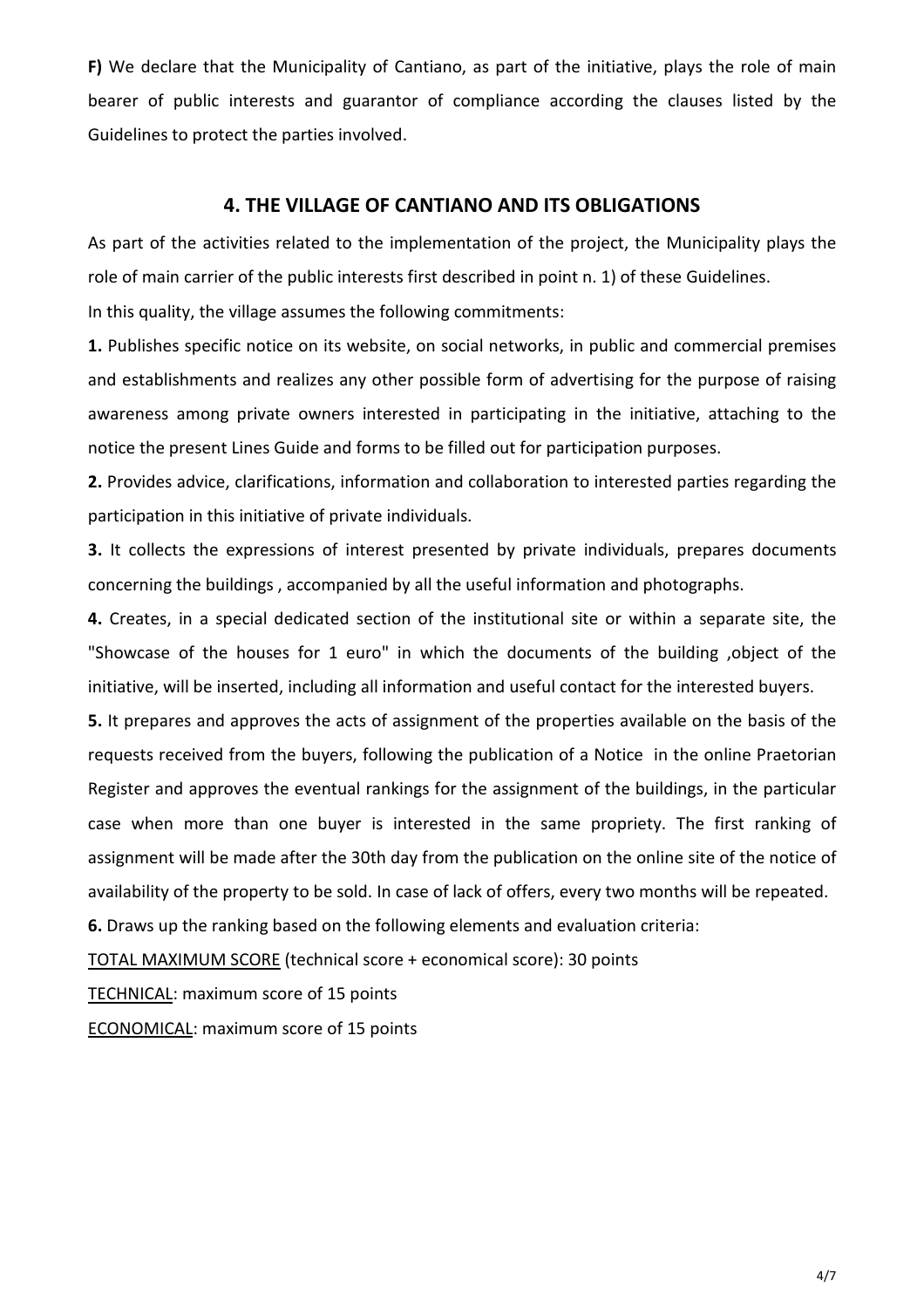| <b>TECHNICAL AND ECONOMIC OFFER</b>                                           |                                        |                |
|-------------------------------------------------------------------------------|----------------------------------------|----------------|
| <b>CRITERIA</b>                                                               |                                        | <b>SCORING</b> |
| a) Commitment for the conclusion of the<br>work, from the issue of the permit | within n. 6 months                     | 3              |
|                                                                               | within n. 1 year                       | $\overline{2}$ |
|                                                                               | within n. 2 years                      | $\mathbf{1}$   |
|                                                                               | within n. 3 years                      | $\mathbf 0$    |
| b) Destination of the real estate                                             | First house                            | 5              |
|                                                                               | Receptive, commercial, artisan         | 3              |
|                                                                               | Second house                           | 1              |
| c) Use of local workers<br>(design-execution)                                 | <b>YES</b>                             | 5              |
|                                                                               | <b>NO</b>                              | 0              |
| d) Real estate inspection (*)                                                 | <b>YES</b>                             | $\overline{2}$ |
|                                                                               | <b>NO</b>                              | 0              |
| e) Improved offer compared to the starting<br>price of €1                     | €<br>(in numbers)<br>€<br>(in letters) | maximum 15     |

Regarding the economic criterion, the tender offer will be assessed on the basis of an amount of  $\epsilon$ 1; to the most convenient offer, the maximum score set at 15 points will be assigned, while for the other competitors the score will be assigned by applying the following algorithm:

SCORE = 15 x **Y**

where **Y** = proposed offer cheaper offer

In the case of an equivalent score, the property is assigned based on the chronological order of acquisition of the expression of interest for the organisation's protocol.

# **5. BUYERS OF THE BUILDINGS AND THEIR OBLIGATIONS**

**1.** Buyers are the individuals, natural or legal persons, who express their interest in the purchase and in the implementation of restructuring and recovery interventions made available by the private owners referred to in the previous point n. 3) of these Guidelines.

The subjects must be in the condition in which they do not exist against them, any preclusive element, according to current legislation, to contract legitimately with the Public Administration.

**2.** The buyers, with the presentation of the application (**ATTACHMENT B**), must present a formal declaration, in addition of explaining their personal details: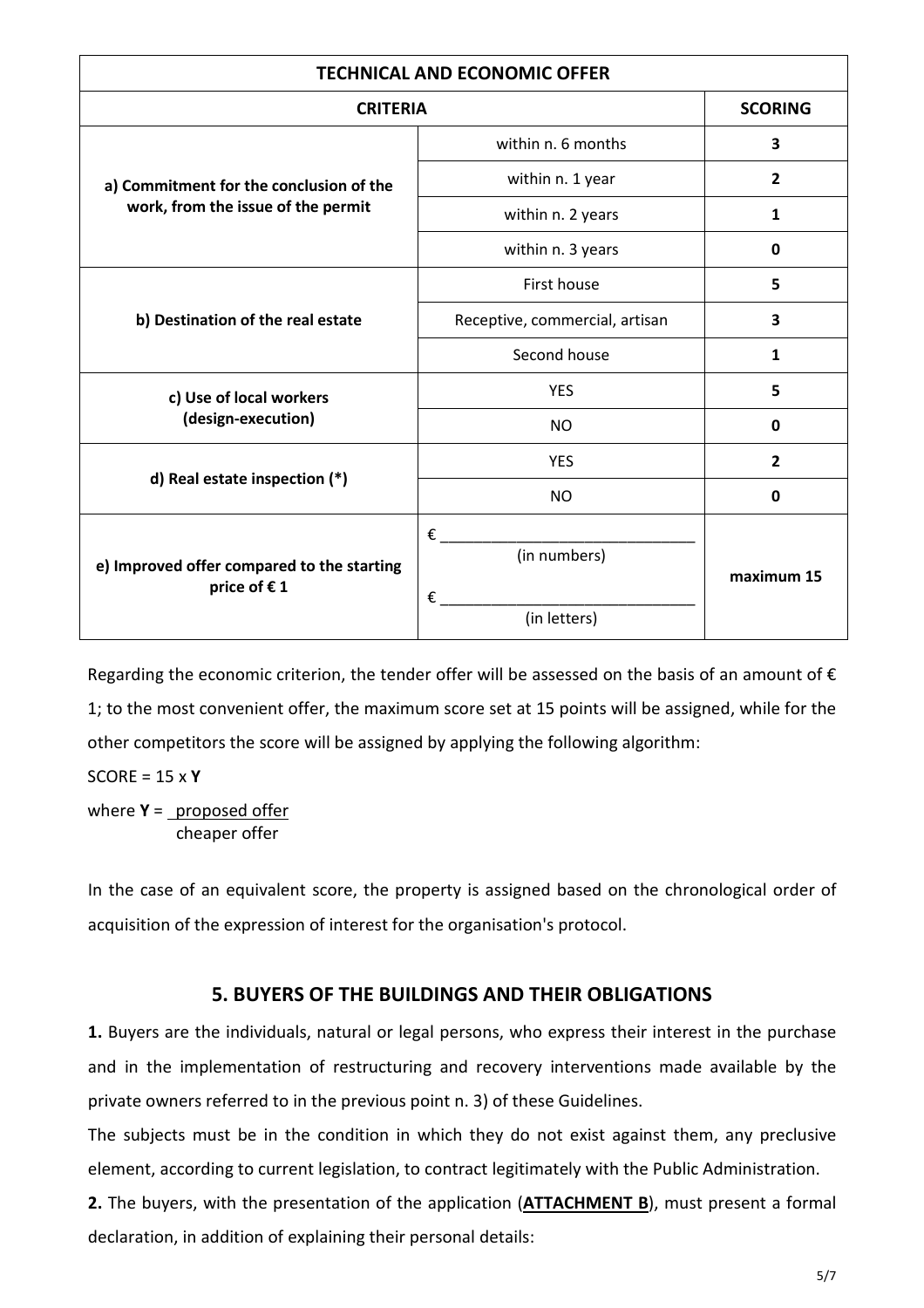**A)** will show their willingness to adhere to the public initiative approved by the Municipality of Cantiano with resolution of the City Council No. 9 of 29/03/2019 and with the aim of the recovery and the urban-building redevelopment of the buildings located in the Municipality of Cantiano with particular reference to those located in the historical center and its districts.

**B)** declare to be in possession of the requirements to be able to contract legitimately with the public administration, as:

- natural person;

#### or

- legal person: with the declaration, made by the Legal Representative, declaring for himself and for any shareholders having the administration of the legal entity, the possession of the elements required to be able to contract legitimately with the public administration;

**C**) shows the will to acquire the property, marked with the code n.

of the **"1 euro houses"** and to bear the expenses, none excluded, however connected to the regular passage of ownership of the property (notarial, tax, transfer, succession, even late, possible building amnesties) and to repay to the seller the costs incurred by this during the period of availability of the asset to the Municipality (local and state taxes and fees).

**D)** they will be required to finalize the signing of the contract of sale with the private seller, as well as to set up the surety policy banking or insurance referred to in the following letter G), **within no. 2 (two) months** from the approval of the assignment act, by the Municipality, unless extensions authorized by the Municipality, under the penalty of forfeiture;

**E)** the project for the renovation, restoration, restoration and / or renovation of the acquired building will be required to prepare and deposit at the competent Office of the Municipality, in compliance with the regulations in force at the time and according to the chosen destination, **within and no more than n. 6 (six) months** from the signing of the sales contract with the seller, unless extensions justified and authorized by the Municipality;

**F)** they will be obliged to start the works no later than n. 12 (twelve) months from the issue of the building permit, or equivalent act according to the law, and to complete them by and **no later than the deadline of n. 4 (four) years** from the date of stipulation of the contract, unless extensions justified and authorized by the Municipality;

**G)** they will be obliged to stipulate a special surety policy banking or insurance, within the term referred to in the letter D) in favor of the Municipality of Cantiano with the amount of **€ 4,000.00, valid for n. 4 (four) years and six months**, and renewable at the request of the Municipality at the time of granting of any extensions, to guarantee the effective compliance within the obligations referred to in the previous letters E) and F). This guarantee must expressly provide the waiver of the benefit of the prior enforcement of the principal debtor, the waiver of the exception according